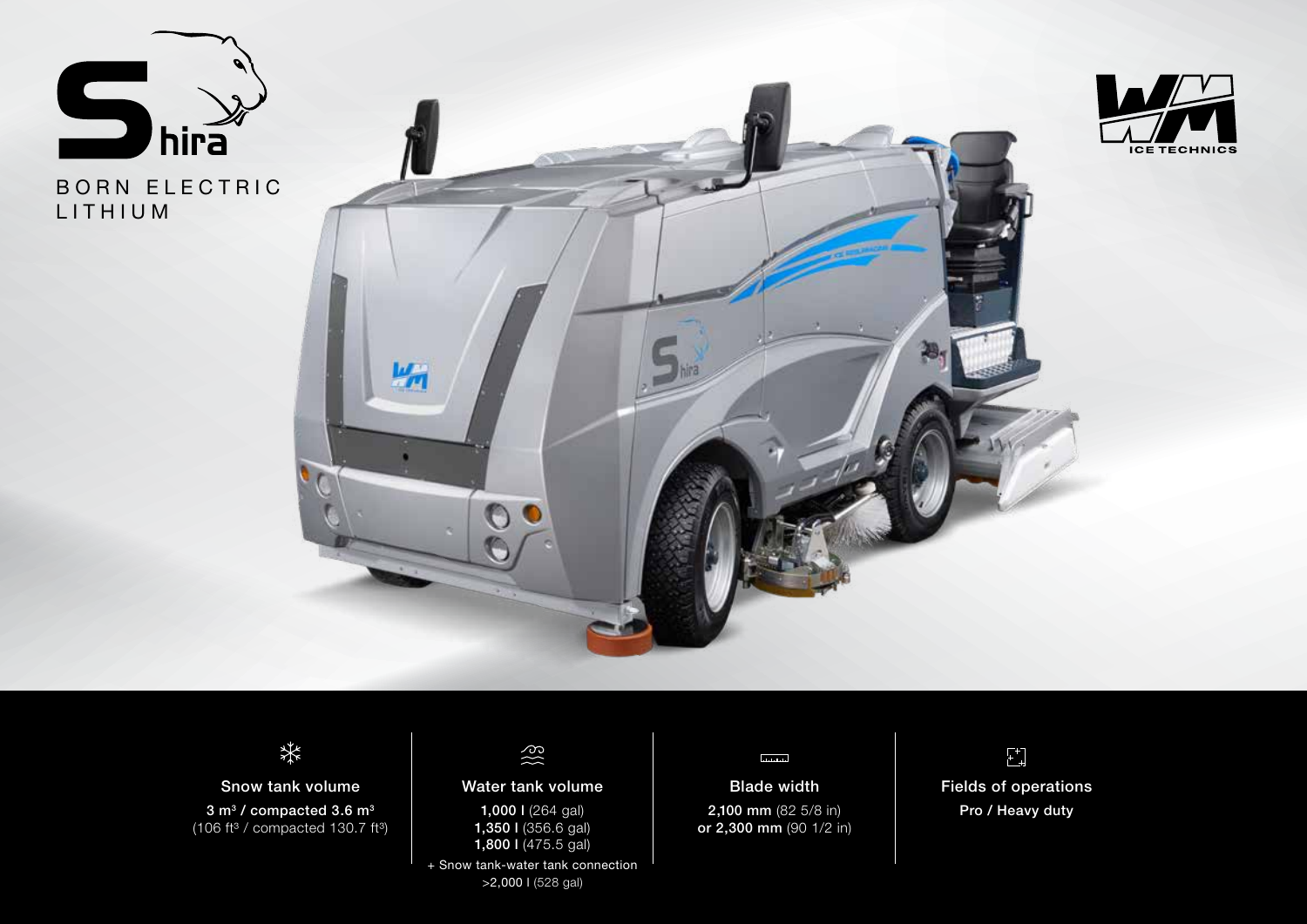### ELECTRIC / LITHIUM



| Motor              | 5 asynchronous motors                        |
|--------------------|----------------------------------------------|
| Power rating       | 29 kW                                        |
| Water tank         | 1,000 $\frac{1}{264}$ gal)                   |
|                    | optional 1,350   (356.6 gal) /               |
|                    | 1,800   $(475.5$ gal)                        |
| <b>Snow tank</b>   | 3 m <sup>3</sup> (106 ft <sup>3</sup> ) –    |
|                    | compacted 3.6 $m^3$ (130.7 ft <sup>3</sup> ) |
| Transmission       | Continuously adjustable                      |
|                    | electric four-wheel drive                    |
| Hydraulic oil tank | 50 $(13.2)$ gal)                             |
| Speed              | $0 - 13$ km/h $(0 - 8$ mph)                  |
| <b>Tyres</b>       | 225 / 75 / R16 C - 6 rows of spikes          |
| Wheel rims         | $9" \times 16"$                              |

FACTS & FIGURES





#### 2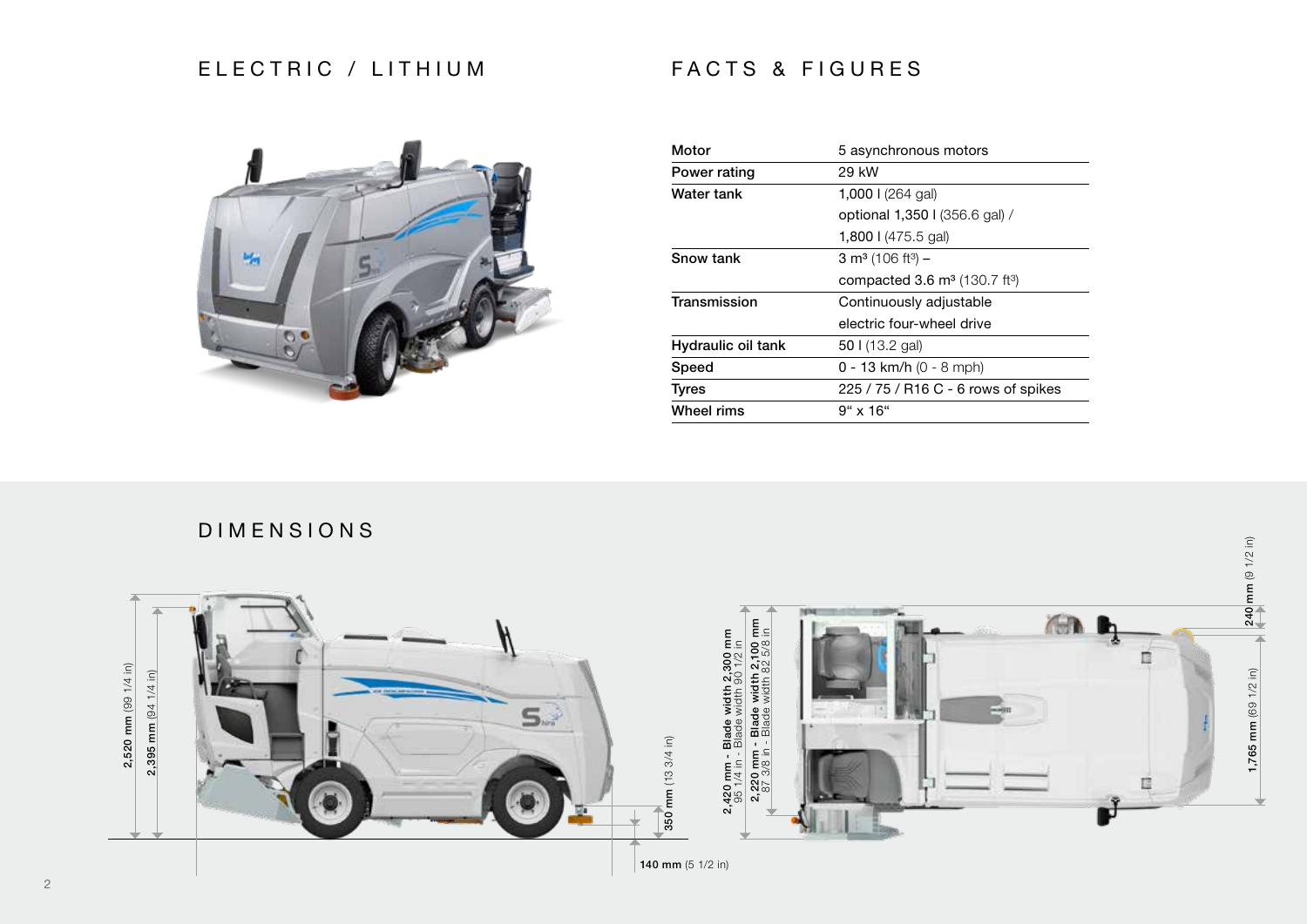### S TANDARD EQUIPMENT

| <b>PLC</b> control                                 |
|----------------------------------------------------|
| 5.7 inch colour display                            |
| Button for automatic modus: operations start       |
| automatically in a fixed order                     |
| Function for automatic water filling system        |
| with immobilizer (Acquastop valve as optional)     |
| Acoustic signal for reverse drive, snow bin        |
| cover operation and reverse of the screw conveyors |
| Spring-suspended and height-adjustable             |
| driver's seat with armrests                        |
| Spring suspended passenger seat                    |
| Easily accessible engine compartment (tiltable)    |
| with cap support                                   |
| Maintenance-free asynchronous motors               |
| Continuously adjustable electric four-wheel drive  |
| Water tank made of PE                              |
| Coated snow bin                                    |

Snow bin & water tank connection > 2,000 litres (> 528 gal) Hydraulic negative parking brake Hydraulically driven and swivelling side brush Board guide pulley Side mirror, rear Snow bin headlight, side headlight Flashing warning light System for water dosing in curves Constant grinding pressure planing system 2 blades 2 wiping clothes Scope of delivery set